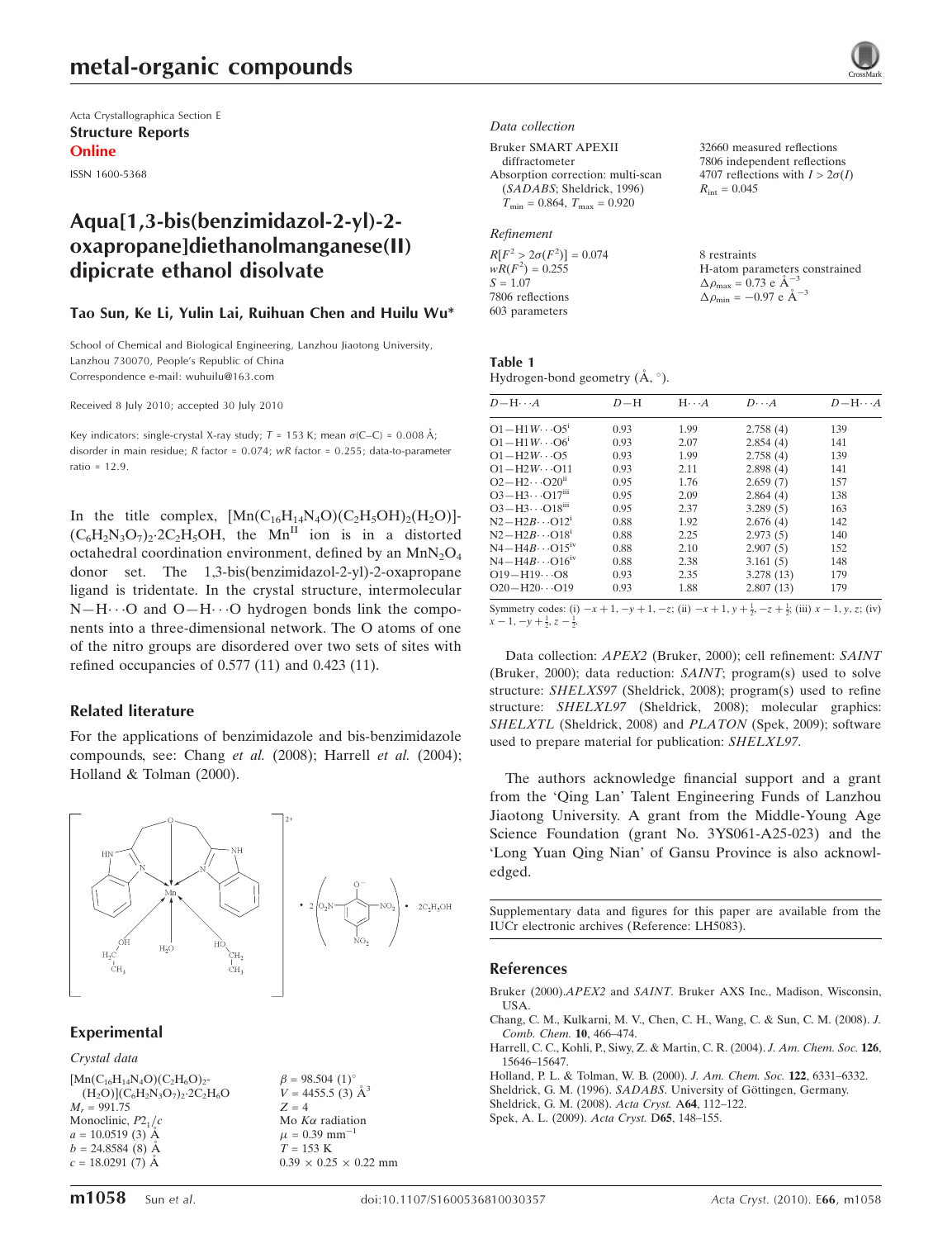### *Acta Cryst.* (2010). E**66**, m1058 [https://doi.org/10.1107/S1600536810030357]

# **Aqua[1,3-bis(benzimidazol-2-yl)-2-oxapropane]diethanolmanganese(II) dipicrate ethanol disolvate**

# **Tao Sun, Ke Li, Yulin Lai, Ruihuan Chen and Huilu Wu**

## **S1. Comment**

Bis-benzimidazoles are known to be strong chelating agents coordinating through both of the C=N group nitrogen atoms. In addition, as a typical multidentate ligand they have polymer-forming characteristics. In bioinorganic chemistry, they have been used extensively to help model the active sites of metalloproteins (Holland & Tolman, 2000). The benzimidazole ring system is present in clinically approved anthelmintics, antiulcers, antivirals, and antihistamines (Harrell, *et al.*, 2004). Recently, there have been reports on benzimidazole derivatives exhibiting antitumor and antimicrobial properties and acting as thrombopoietin receptor agonists (Chang, *et al.*, 2008).

We have attempted to prepare organic-inorganic hybrid materials with manganese salts using 1,3-bis(benzimidazol-2yl)-2-oxapropane (OBB). Herein, we report the crystal structure of the title compound. The asymmetric unit of the title compound is shown in Fig. 1. The  $Mn^{\text{II}}$  ion is coordinated in a distorted octahedral coordination environment. The 1,3bis(benzimidazol-2-yl)-2-oxapropane ligand acts as tridentate. In the crystal structure, intermolecular N—H···O and O— H···O hydrogen bonds link the components of the structure into a three-dimensional network (Fig. 2).

## **S2. Experimental**

To a stirred solution of 1,3-bis(benzimidazol-2-yl)-2-oxapropane (91.6 mg, 0.2 mmol) in hot ethanol (10 ml),  $Mn(C_6H_2N_3O_7)$  (102.9 mg, 0.2 mmol) in ethanol (5 ml) was added. A yellow crystalline product formed rapidly. The precipitate was filtered off, washed with ethanol and Et<sub>2</sub>O, and dried *in vacuo*. The dried precipitate was dissolved in DMF to form a yellow solution into which diethylether was allowed to diffuse at room temperature. The yellow crystals suitable for X-ray diffraction studies were obtained after one week (Yield, 72%).

## **S3. Refinement**

All H atoms were placed in calculated positions and refined in a riding-model approximation with;  $C-H = 0.95-0.99$  Å,  $N-H = 0.88$ Å,  $O-H = 0.93-0.95$ Å and  $U_{iso}(H) = 1.2$   $U_{eq}(C, N)$  or  $U_{iso}(H) = 1.5$   $U_{eq}(C_{methyl}, O)$ .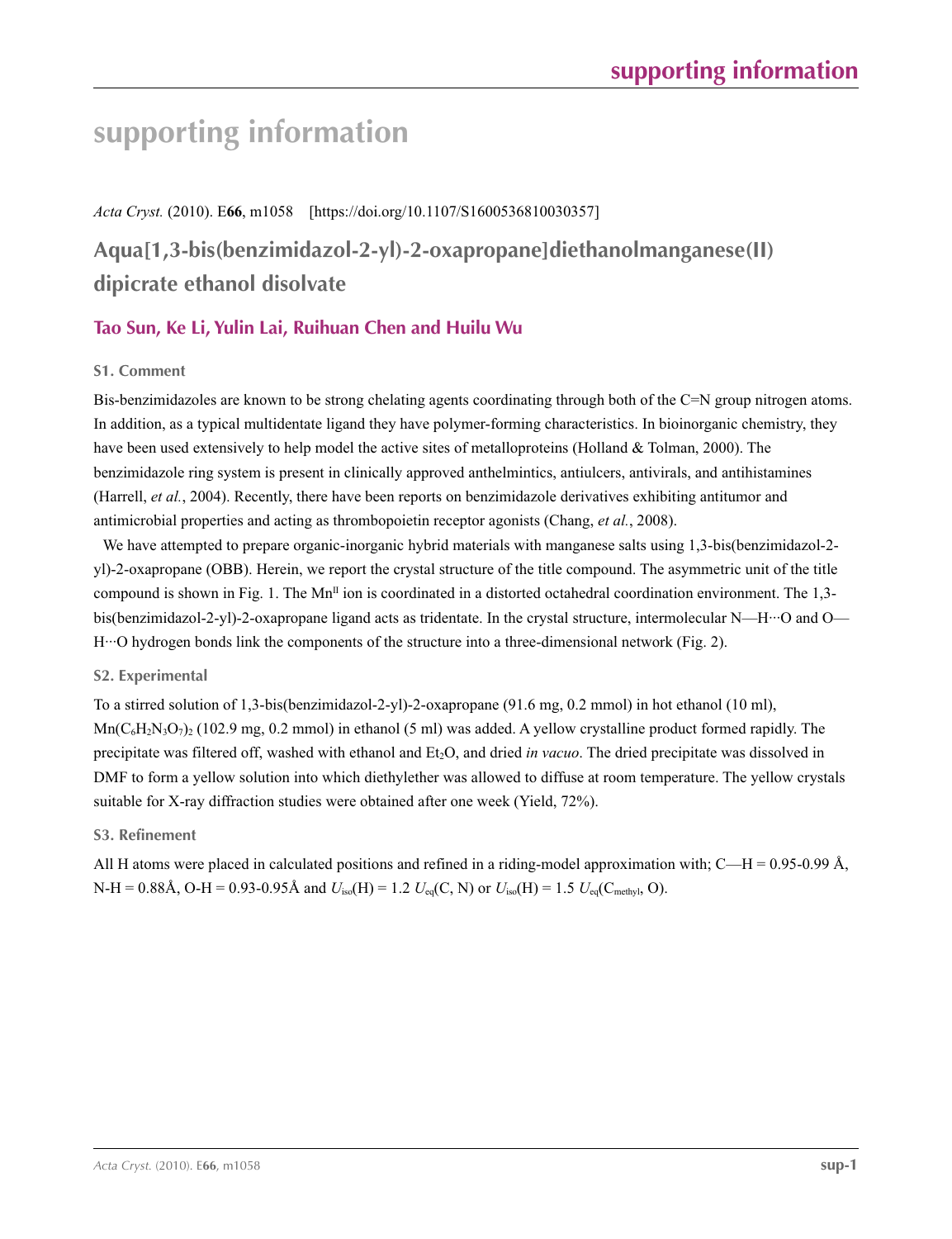

### **Figure 1**

The asymmetric unit of the title compound showing 30% ellipsoids.



# **Figure 2**

Part of the crystal structure of the title compound showing hydrogen bonds as dashed lines. Only the H atoms involved in hydrogen bonds are shown.

**Aqua[1,3-bis(benzimidazol-2-yl)-2-oxapropane]diethanolmanganese(II) dipicrate ethanol disolvate** 

# *Crystal data*

| $[{\rm Mn}(C_{16}H_{14}N_4O)(C_2H_6O)_2(H_2O)]$<br>$(C_6H_2N_3O_7)_2$ 2C <sub>2</sub> H <sub>6</sub> O<br>$M_r = 991.75$<br>Monoclinic, $P2_1/c$<br>Hall symbol: -P 2ybc<br>$a = 10.0519(3)$ Å<br>$b = 24.8584(8)$ Å<br>$c = 18.0291(7)$ Å<br>$\beta$ = 98.504 (1) <sup>o</sup> | $Z=4$<br>$F(000) = 2060$<br>$D_x = 1.478$ Mg m <sup>-3</sup><br>Mo Ka radiation, $\lambda = 0.71073$ Å<br>Cell parameters from 8263 reflections<br>$\theta$ = 3.2–25.5°<br>$\mu$ = 0.39 mm <sup>-1</sup><br>$T = 153 \text{ K}$<br>Block, yellow |
|---------------------------------------------------------------------------------------------------------------------------------------------------------------------------------------------------------------------------------------------------------------------------------|--------------------------------------------------------------------------------------------------------------------------------------------------------------------------------------------------------------------------------------------------|
| $V = 4455.5$ (3) Å <sup>3</sup>                                                                                                                                                                                                                                                 | $0.39 \times 0.25 \times 0.22$ mm                                                                                                                                                                                                                |
| Data collection                                                                                                                                                                                                                                                                 |                                                                                                                                                                                                                                                  |
| Bruker SMART APEXII<br>diffractometer<br>Radiation source: fine-focus sealed tube                                                                                                                                                                                               | Absorption correction: multi-scan<br>(SADABS; Sheldrick, 1996)<br>$T_{\min} = 0.864$ , $T_{\max} = 0.920$                                                                                                                                        |
| Graphite monochromator                                                                                                                                                                                                                                                          | 32660 measured reflections                                                                                                                                                                                                                       |
| $\omega$ scans                                                                                                                                                                                                                                                                  | 7806 independent reflections<br>4707 reflections with $I > 2\sigma(I)$                                                                                                                                                                           |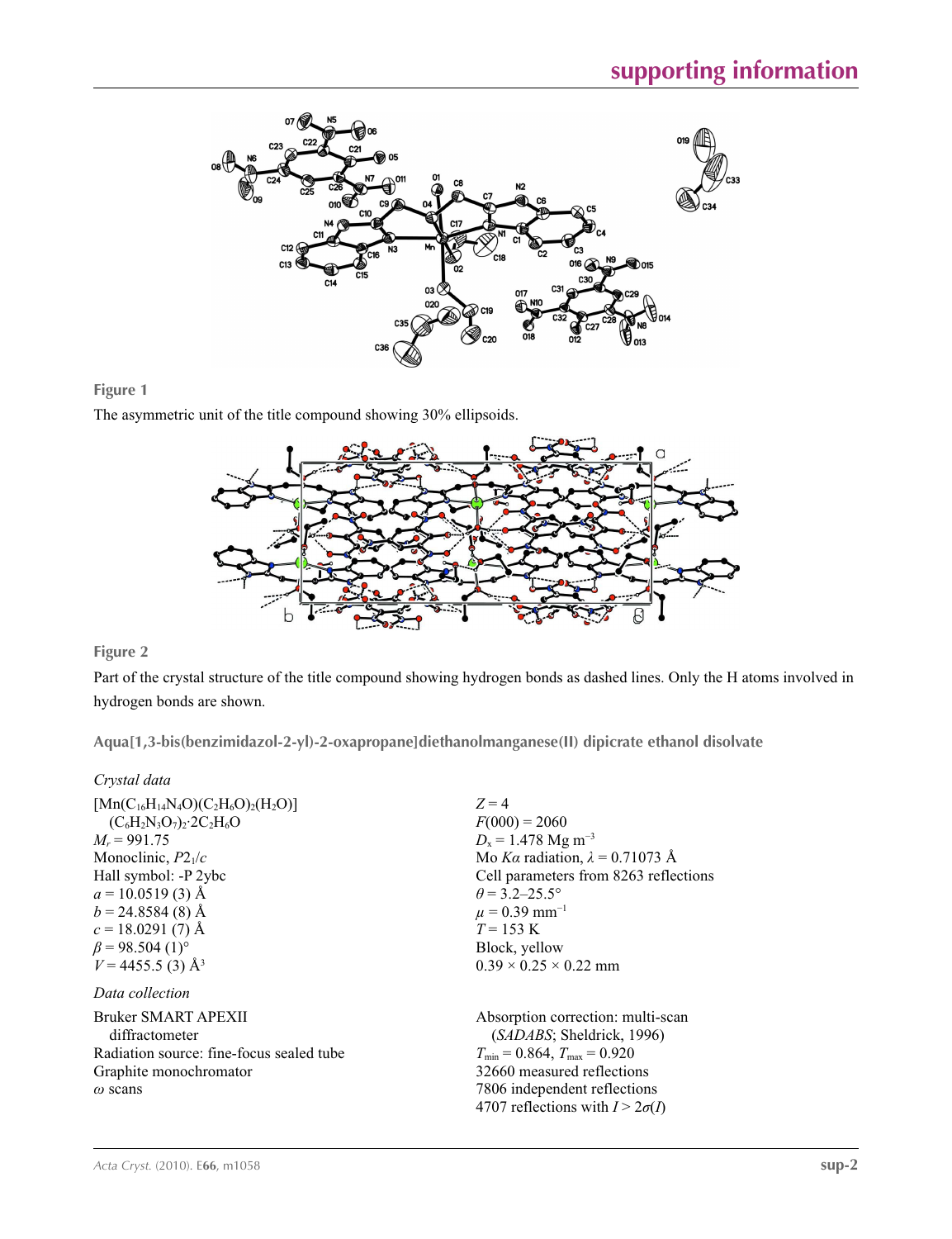| $R_{\text{int}} = 0.045$                                                | $k = -26 \rightarrow 29$ |
|-------------------------------------------------------------------------|--------------------------|
| $\theta_{\text{max}} = 25.0^{\circ}, \theta_{\text{min}} = 3.2^{\circ}$ | $l = -21 \rightarrow 21$ |
| $h = -11 \rightarrow 11$                                                |                          |

#### *Refinement*

| Refinement on $F^2$<br>Least-squares matrix: full | Secondary atom site location: difference Fourier<br>map      |
|---------------------------------------------------|--------------------------------------------------------------|
| $R[F^2 > 2\sigma(F^2)] = 0.074$                   | Hydrogen site location: inferred from                        |
| $wR(F^2) = 0.255$                                 | neighbouring sites                                           |
| $S = 1.07$                                        | H-atom parameters constrained                                |
| 7806 reflections                                  | $w = 1/[\sigma^2(F_0^2) + (0.1644P)^2]$                      |
| 603 parameters                                    | where $P = (F_0^2 + 2F_c^2)/3$                               |
| 8 restraints                                      | $(\Delta/\sigma)_{\text{max}} = 0.003$                       |
| Primary atom site location: structure invariant   | $\Delta \rho_{\text{max}} = 0.73 \text{ e } \text{\AA}^{-3}$ |
| direct methods                                    | $\Delta\rho_{\rm min} = -0.97$ e Å <sup>-3</sup>             |

### *Special details*

**Geometry**. All esds (except the esd in the dihedral angle between two l.s. planes) are estimated using the full covariance matrix. The cell esds are taken into account individually in the estimation of esds in distances, angles and torsion angles; correlations between esds in cell parameters are only used when they are defined by crystal symmetry. An approximate (isotropic) treatment of cell esds is used for estimating esds involving l.s. planes.

**Refinement**. Refinement of  $F^2$  against ALL reflections. The weighted R-factor wR and goodness of fit S are based on  $F^2$ , conventional R-factors R are based on F, with F set to zero for negative  $F^2$ . The threshold expression of  $F^2 > 2 \text{sigma}(F^2)$  is used only for calculating R-factors(gt) etc. and is not relevant to the choice of reflections for refinement. R-factors based on  $F<sup>2</sup>$  are statistically about twice as large as those based on F, and R- factors based on ALL data will be even larger.

|                  | $\mathcal{X}$ | $\mathcal{Y}$ | z           | $U_{\rm iso}*/U_{\rm eq}$ | Occ. (2) |
|------------------|---------------|---------------|-------------|---------------------------|----------|
| Mn               | 0.28926(6)    | 0.50170(2)    | 0.15226(4)  | 0.0402(3)                 |          |
| O <sub>1</sub>   | 0.4637(3)     | 0.50371(10)   | 0.09714(18) | 0.0451(7)                 |          |
| H1W              | 0.4967        | 0.5364        | 0.0826      | $0.068*$                  |          |
| H2W              | 0.5072        | 0.4715        | 0.0900      | $0.068*$                  |          |
| O <sub>2</sub>   | 0.3980(4)     | 0.50978(15)   | 0.2620(2)   | 0.0687(10)                |          |
| H2               | 0.3459        | 0.5085        | 0.3018      | $0.082*$                  |          |
| O <sub>3</sub>   | 0.1054(4)     | 0.49324(12)   | 0.2034(2)   | 0.0597(9)                 |          |
| H <sub>3</sub>   | 0.0606        | 0.4596        | 0.1956      | $0.072*$                  |          |
| O <sub>4</sub>   | 0.1588(3)     | 0.49524(10)   | 0.03089(16) | 0.0380(7)                 |          |
| N1               | 0.2345(3)     | 0.58284(14)   | 0.10970(19) | 0.0407(8)                 |          |
| N <sub>2</sub>   | 0.1547(3)     | 0.64007(13)   | 0.01947(19) | 0.0401(8)                 |          |
| H2B              | 0.1184        | 0.6519        | $-0.0249$   | $0.048*$                  |          |
| N <sub>3</sub>   | 0.2699(3)     | 0.41580(13)   | 0.11969(19) | 0.0387(8)                 |          |
| N4               | 0.2055(3)     | 0.35199(13)   | 0.03689(19) | 0.0406(8)                 |          |
| H <sub>4</sub> B | 0.1703        | 0.3367        | $-0.0055$   | $0.049*$                  |          |
| C1               | 0.2462(4)     | 0.63501(17)   | 0.1386(2)   | 0.0410(10)                |          |
| C <sub>2</sub>   | 0.2999(4)     | 0.65352(19)   | 0.2102(3)   | 0.0485(11)                |          |
| H2A              | 0.3319        | 0.6294        | 0.2497      | $0.058*$                  |          |
| C <sub>3</sub>   | 0.3040(5)     | 0.70810(19)   | 0.2202(3)   | 0.0517(12)                |          |
| H3A              | 0.3424        | 0.7220        | 0.2677      | $0.062*$                  |          |
| C4               | 0.2539(5)     | 0.74418(19)   | 0.1633(3)   | 0.0516(12)                |          |
| H4A              | 0.2583        | 0.7817        | 0.1733      | $0.062*$                  |          |

*Fractional atomic coordinates and isotropic or equivalent isotropic displacement parameters (Å<sup>2</sup>)*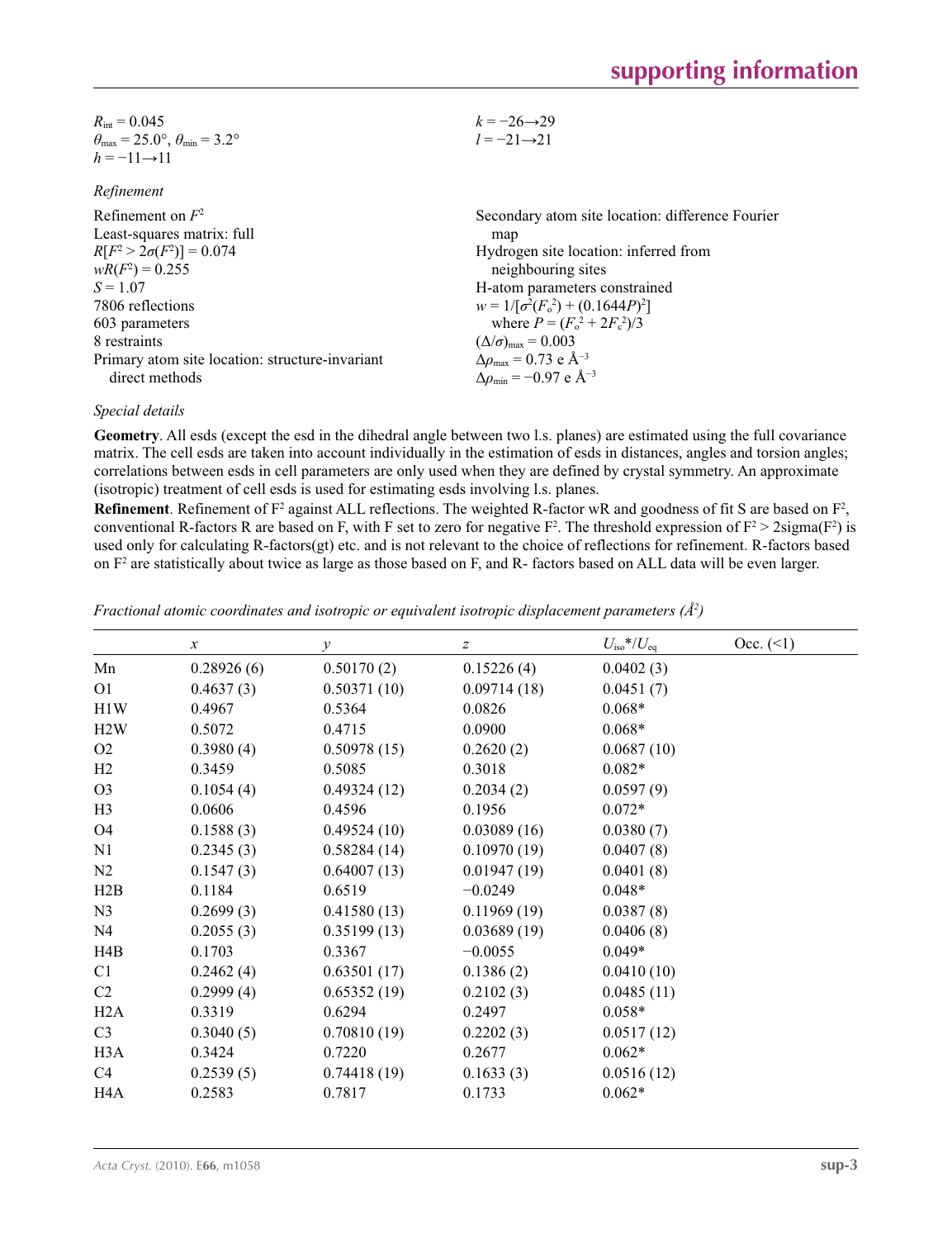| C <sub>5</sub>    | 0.1986(4)    | 0.72665(17) | 0.0935(3)    | 0.0467(11) |
|-------------------|--------------|-------------|--------------|------------|
| H <sub>5</sub> A  | 0.1637       | 0.7510      | 0.0549       | $0.056*$   |
| C6                | 0.1962(4)    | 0.67122(17) | 0.0824(2)    | 0.0419(10) |
| C7                | 0.1802(4)    | 0.58830(17) | 0.0388(2)    | 0.0393(9)  |
| C8                | 0.1595(4)    | 0.54227(15) | $-0.0147(2)$ | 0.0391(10) |
| H <sub>8</sub> A  | 0.0730       | 0.5460      | $-0.0485$    | $0.047*$   |
| H8B               | 0.2333       | 0.5405      | $-0.0454$    | $0.047*$   |
| C9                | 0.1768(4)    | 0.44668(16) | $-0.0084(2)$ | 0.0408(10) |
| H <sub>9</sub> A  | 0.2485       | 0.4511      | $-0.0401$    | $0.049*$   |
| H9B               | 0.0924       | 0.4365      | $-0.0409$    | $0.049*$   |
| C10               | 0.2155(4)    | 0.40456(17) | 0.0506(2)    | 0.0387(10) |
| C11               | 0.2612(4)    | 0.32574(17) | 0.1022(2)    | 0.0414(10) |
| C12               | 0.2816(4)    | 0.27105(17) | 0.1189(3)    | 0.0480(11) |
| H12A              | 0.2526       | 0.2437      | 0.0833       | $0.058*$   |
| C13               | 0.3455(4)    | 0.2593(2)   | 0.1892(3)    | 0.0523(12) |
| H <sub>13</sub> A | 0.3623       | 0.2228      | 0.2030       | $0.063*$   |
| C14               | 0.3872(5)    | 0.3002(2)   | 0.2416(3)    | 0.0539(12) |
| H <sub>14</sub> A | 0.4323       | 0.2905      | 0.2898       | $0.065*$   |
| C15               | 0.3647(4)    | 0.35295(18) | 0.2253(2)    | 0.0461(11) |
| H <sub>15</sub> A | 0.3908       | 0.3800      | 0.2617       | $0.055*$   |
| C16               | 0.3016(4)    | 0.36626(17) | 0.1529(2)    | 0.0392(10) |
| C17               | 0.5414(7)    | 0.5170(4)   | 0.2839(4)    | 0.111(3)   |
| H17A              | 0.5843       | 0.5187      | 0.2379       | $0.134*$   |
| H17B              | 0.5775       | 0.4848      | 0.3125       | $0.134*$   |
| C18               | 0.5828(9)    | 0.5670(4)   | 0.3312(6)    | 0.158(4)   |
| <b>H18A</b>       | 0.6809       | 0.5678      | 0.3445       | $0.237*$   |
| H18B              | 0.5413       | 0.5659      | 0.3771       | $0.237*$   |
| H18C              | 0.5527       | 0.5993      | 0.3024       | $0.237*$   |
| C19               | 0.0450(6)    | 0.5308(2)   | 0.2460(4)    | 0.0798(18) |
| H <sub>19</sub> A | 0.0727       | 0.5674      | 0.2328       | $0.096*$   |
| H19B              | 0.0794       | 0.5249      | 0.2998       | $0.096*$   |
| C20               | $-0.1021(6)$ | 0.5284(3)   | 0.2355(4)    | 0.099(2)   |
| H20A              | $-0.1365$    | 0.5555      | 0.2674       | $0.148*$   |
| H20B              | $-0.1307$    | 0.4926      | 0.2493       | $0.148*$   |
| H20C              |              | 0.5356      | 0.1828       |            |
|                   | $-0.1375$    |             |              | $0.148*$   |
| O <sub>5</sub>    | 0.5161(3)    | 0.41792(12) | 0.00890(15)  | 0.0447(7)  |
| O <sub>6</sub>    | 0.3795(4)    | 0.40081(15) | $-0.1255(2)$ | 0.0732(11) |
| O <sub>7</sub>    | 0.3734(4)    | 0.32152(15) | $-0.1712(2)$ | 0.0725(11) |
| O <sub>8</sub>    | 0.5357(7)    | 0.16990(18) | $-0.0341(4)$ | 0.126(2)   |
| O <sub>9</sub>    | 0.6222(7)    | 0.17536(18) | 0.0825(4)    | 0.136(2)   |
| O10               | 0.7047(3)    | 0.34095(14) | 0.1990(2)    | 0.0673(10) |
| O11               | 0.6462(4)    | 0.41649(13) | 0.1475(2)    | 0.0643(9)  |
| N <sub>5</sub>    | 0.4079(4)    | 0.35240(16) | $-0.1193(2)$ | 0.0524(10) |
| N <sub>6</sub>    | 0.5727(7)    | 0.1957(2)   | 0.0240(4)    | 0.102(2)   |
| N7                | 0.6505(4)    | 0.36722(16) | 0.1451(2)    | 0.0509(10) |
| C <sub>21</sub>   | 0.5280(4)    | 0.36791(18) | 0.0124(2)    | 0.0419(10) |
| C22               | 0.4763(5)    | 0.33195(17) | $-0.0490(3)$ | 0.0465(11) |
| C <sub>23</sub>   | 0.4907(5)    | 0.2772(2)   | $-0.0454(3)$ | 0.0614(14) |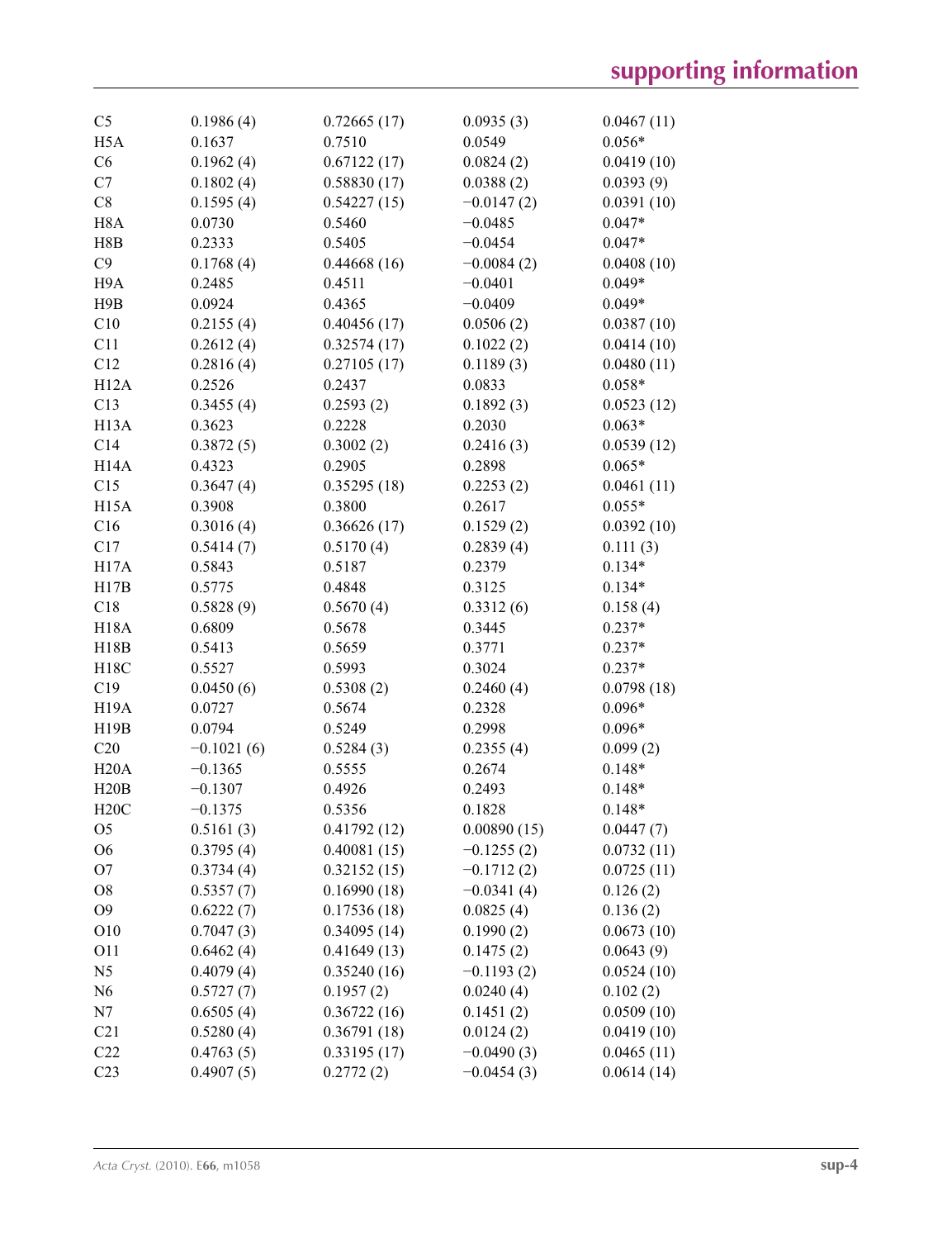| H23A              | 0.4560     | 0.2555       | $-0.0872$    | $0.074*$     |           |
|-------------------|------------|--------------|--------------|--------------|-----------|
| C <sub>24</sub>   | 0.5567(5)  | 0.25352(19)  | 0.0198(3)    | 0.0629(14)   |           |
| C <sub>25</sub>   | 0.6078(5)  | 0.28421(19)  | 0.0812(3)    | 0.0576(13)   |           |
| H <sub>25</sub> A | 0.6533     | 0.2676       | 0.1252       | $0.069*$     |           |
| C <sub>26</sub>   | 0.5921(4)  | 0.33915(17)  | 0.0778(3)    | 0.0458(11)   |           |
| N8                | 0.9544(5)  | 0.17124(16)  | 0.1081(3)    | 0.0783(15)   |           |
| N9                | 1.1077(4)  | 0.21015(19)  | 0.3675(2)    | 0.0564(11)   |           |
| O12               | 0.9230(4)  | 0.28313(12)  | 0.08169(19)  | 0.0605(9)    |           |
| O13               | 0.9718(8)  | 0.1816(3)    | 0.0434(3)    | $0.075(3)$ * | 0.577(11) |
| O14               | 0.9109(8)  | 0.1275(2)    | 0.1270(4)    | $0.081(3)*$  | 0.577(11) |
| O13A              | 0.8804(10) | 0.1802(4)    | 0.0484(5)    | $0.083(4)$ * | 0.423(11) |
| O14A              | 0.9955(13) | 0.1244(3)    | 0.1159(7)    | $0.097(4)$ * | 0.423(11) |
| O15               | 1.1017(3)  | 0.16073(15)  | 0.3786(2)    | 0.0662(10)   |           |
| O16               | 1.1480(4)  | 0.24173(17)  | 0.4180(2)    | 0.0685(10)   |           |
| O17               | 1.0423(3)  | 0.38875(13)  | 0.25535(19)  | 0.0590(9)    |           |
| O18               | 0.9626(3)  | 0.38007(12)  | 0.13932(18)  | 0.0517(8)    |           |
| C27               | 0.9682(4)  | 0.26778(18)  | 0.1456(3)    | 0.0481(11)   |           |
| C28               | 0.9854(5)  | 0.21100(18)  | 0.1660(3)    | 0.0523(12)   |           |
| C29               | 1.0283(5)  | 0.19286(19)  | 0.2356(3)    | 0.0538(12)   |           |
| H <sub>29</sub> A | 1.0340     | 0.1553       | 0.2453       | $0.065*$     |           |
| C30               | 1.0641(4)  | 0.22935(19)  | 0.2930(3)    | 0.0472(11)   |           |
| C31               | 1.0545(4)  | 0.28391(18)  | 0.2804(3)    | 0.0459(11)   |           |
| H31A              | 1.0793     | 0.3085       | 0.3204       | $0.055*$     |           |
| C32               | 1.0087(4)  | 0.30245(17)  | 0.2095(3)    | 0.0429(10)   |           |
| N10               | 1.0031(3)  | 0.36034(15)  | 0.2009(2)    | 0.0456(9)    |           |
| O19               | 0.7129(15) | 0.0593(3)    | $-0.0039(7)$ | 0.280(6)     |           |
| H19               | 0.6622     | 0.0906       | $-0.0120$    | $0.420*$     |           |
| C33               | 0.8305(13) | 0.0560(5)    | $-0.0371(9)$ | 0.292(14)    |           |
| H33A              | 0.8446     | 0.0190       | $-0.0547$    | $0.351*$     |           |
| H33B              | 0.9103     | 0.0672       | $-0.0016$    | $0.351*$     |           |
| C <sub>34</sub>   | 0.8024(13) | 0.0960(5)    | $-0.1043(6)$ | 0.169(5)     |           |
| H34A              | 0.8783     | 0.0956       | $-0.1327$    | $0.253*$     |           |
| H34B              | 0.7909     | 0.1324       | $-0.0853$    | $0.253*$     |           |
| H34C              | 0.7202     | 0.0851       | $-0.1372$    | $0.253*$     |           |
| O20               | 0.7010(7)  | $-0.0141(3)$ | 0.1132(3)    | 0.141(2)     |           |
| H20               | 0.7056     | 0.0099       | 0.0742       | $0.211*$     |           |
| C35               | 0.6637(14) | $-0.0651(4)$ | 0.0749(6)    | 0.173(5)     |           |
| H <sub>35</sub> A | 0.6185     | $-0.0878$    | 0.1087       | $0.208*$     |           |
| H35B              | 0.5970     | $-0.0573$    | 0.0300       | $0.208*$     |           |
| C36               | 0.7723(13) | $-0.0961(6)$ | 0.0511(8)    | 0.214(6)     |           |
| H <sub>36</sub> A | 0.7349     | $-0.1271$    | 0.0216       | $0.320*$     |           |
| H36B              | 0.8329     | $-0.1086$    | 0.0954       | $0.320*$     |           |
| <b>H36C</b>       | 0.8224     | $-0.0735$    | 0.0204       | $0.320*$     |           |

*Atomic displacement parameters (Å2 )*

|    | T/11      | r 122     | T 133     | 1 112     | 7 71 3    | T 123     |
|----|-----------|-----------|-----------|-----------|-----------|-----------|
| Mn | 0.0467(4) | 0.0440(4) | 0.0288(4) | 0.0027(3) | 0.0021(3) | 0.0021(3) |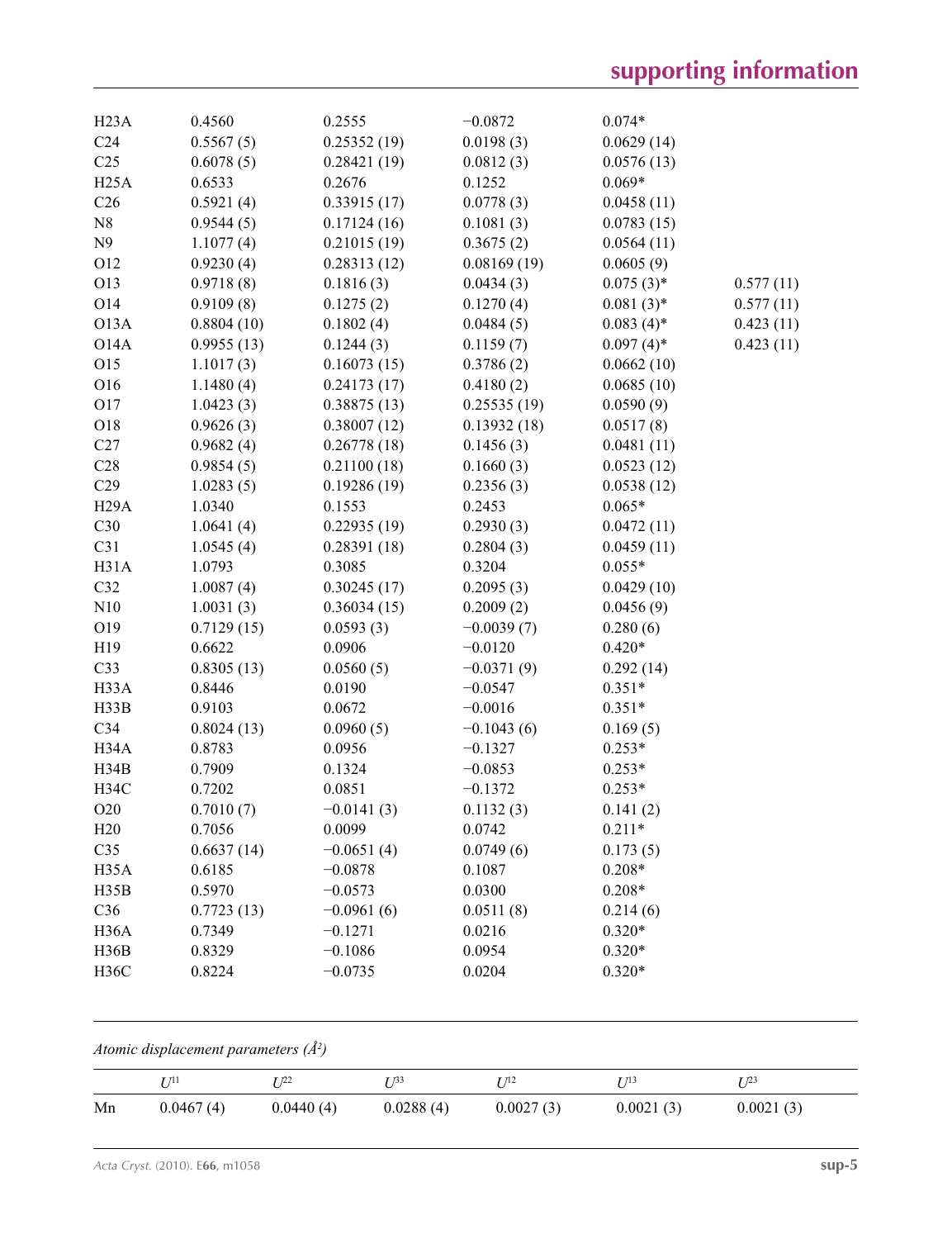| O <sub>1</sub>  | 0.0509(17) | 0.0410(16) | 0.0441(19) | 0.0022(12)    | 0.0094(14)    | $-0.0005(12)$ |
|-----------------|------------|------------|------------|---------------|---------------|---------------|
| O2              | 0.069(2)   | 0.097(3)   | 0.037(2)   | 0.0132(19)    | $-0.0015(17)$ | $-0.0032(18)$ |
| O <sub>3</sub>  | 0.072(2)   | 0.0499(19) | 0.063(2)   | $-0.0003(15)$ | 0.0297(19)    | $-0.0059(15)$ |
| O4              | 0.0453(16) | 0.0409(16) | 0.0264(15) | $-0.0014(12)$ | 0.0004(12)    | 0.0018(11)    |
| N1              | 0.046(2)   | 0.046(2)   | 0.029(2)   | 0.0010(16)    | 0.0013(15)    | 0.0035(16)    |
| N <sub>2</sub>  | 0.0444(19) | 0.0419(19) | 0.034(2)   | 0.0032(16)    | 0.0049(15)    | 0.0081(16)    |
| N <sub>3</sub>  | 0.0424(18) | 0.0445(19) | 0.0288(19) | 0.0023(16)    | 0.0039(15)    | 0.0025(15)    |
| N <sub>4</sub>  | 0.049(2)   | 0.0394(19) | 0.033(2)   | $-0.0035(16)$ | 0.0043(16)    | $-0.0026(15)$ |
| C1              | 0.040(2)   | 0.044(2)   | 0.040(3)   | $-0.0014(19)$ | 0.0064(18)    | 0.0005(19)    |
| C2              | 0.053(3)   | 0.055(3)   | 0.037(3)   | 0.001(2)      | 0.005(2)      | $-0.001(2)$   |
| C <sub>3</sub>  | 0.052(3)   | 0.055(3)   | 0.048(3)   | $-0.006(2)$   | 0.005(2)      | $-0.012(2)$   |
| C4              | 0.053(3)   | 0.046(3)   | 0.057(3)   | $-0.005(2)$   | 0.013(2)      | $-0.005(2)$   |
| C <sub>5</sub>  | 0.050(3)   | 0.041(2)   | 0.050(3)   | $-0.003(2)$   | 0.013(2)      | 0.004(2)      |
| C6              | 0.039(2)   | 0.047(2)   | 0.040(3)   | $-0.0027(19)$ | 0.0091(19)    | 0.000(2)      |
| C7              | 0.040(2)   | 0.044(2)   | 0.035(2)   | $-0.0012(18)$ | 0.0080(18)    | 0.0044(19)    |
| C8              | 0.047(2)   | 0.039(2)   | 0.030(2)   | 0.0014(18)    | 0.0031(18)    | 0.0055(18)    |
| C9              | 0.046(2)   | 0.045(2)   | 0.031(2)   | 0.0011(19)    | 0.0054(18)    | 0.0008(19)    |
| C10             | 0.041(2)   | 0.044(2)   | 0.031(2)   | $-0.0023(18)$ | 0.0054(18)    | $-0.0025(18)$ |
| C11             | 0.041(2)   | 0.049(3)   | 0.036(2)   | 0.0030(19)    | 0.0106(19)    | 0.0059(19)    |
| C12             | 0.053(3)   | 0.043(2)   | 0.049(3)   | 0.002(2)      | 0.012(2)      | 0.005(2)      |
| C13             | 0.054(3)   | 0.051(3)   | 0.055(3)   | 0.006(2)      | 0.016(2)      | 0.013(2)      |
| C14             | 0.055(3)   | 0.063(3)   | 0.044(3)   | 0.009(2)      | 0.009(2)      | 0.017(2)      |
| C15             | 0.052(3)   | 0.050(3)   | 0.035(2)   | 0.004(2)      | 0.004(2)      | 0.005(2)      |
| C16             |            |            |            |               |               |               |
|                 | 0.042(2)   | 0.040(2)   | 0.036(2)   | 0.0058(18)    | 0.0070(18)    | 0.0012(18)    |
| C17             | 0.089(5)   | 0.165(7)   | 0.072(5)   | 0.017(5)      | $-0.015(4)$   | $-0.028(5)$   |
| C18             | 0.110(7)   | 0.207(10)  | 0.143(9)   | 0.032(6)      | $-0.029(6)$   | $-0.047(8)$   |
| C19             | 0.081(4)   | 0.074(4)   | 0.094(5)   | $-0.004(3)$   | 0.046(4)      | $-0.025(3)$   |
| C20             | 0.076(4)   | 0.118(6)   | 0.102(6)   | 0.016(4)      | 0.014(4)      | $-0.016(4)$   |
| O <sub>5</sub>  | 0.0531(18) | 0.0412(17) | 0.0388(18) | 0.0014(13)    | 0.0033(14)    | $-0.0009(13)$ |
| O <sub>6</sub>  | 0.090(3)   | 0.060(2)   | 0.060(2)   | $-0.010(2)$   | $-0.0173(19)$ | $-0.0121(19)$ |
| O <sub>7</sub>  | 0.074(2)   | 0.077(2)   | 0.066(3)   | $-0.0082(19)$ | 0.0099(19)    | $-0.038(2)$   |
| O <sub>8</sub>  | 0.185(6)   | 0.047(3)   | 0.154(6)   | $-0.004(3)$   | 0.049(4)      | $-0.016(3)$   |
| O <sub>9</sub>  | 0.215(7)   | 0.048(3)   | 0.142(5)   | 0.018(3)      | 0.022(5)      | 0.026(3)      |
| O10             | 0.065(2)   | 0.073(2)   | 0.062(2)   | 0.0082(17)    | 0.0048(18)    | 0.0288(19)    |
| O11             | 0.081(2)   | 0.049(2)   | 0.054(2)   | 0.0006(17)    | $-0.0159(18)$ | 0.0049(16)    |
| N <sub>5</sub>  | 0.053(2)   | 0.052(2)   | 0.054(3)   | $-0.0099(19)$ | 0.0130(19)    | $-0.015(2)$   |
| N <sub>6</sub>  | 0.148(6)   | 0.040(3)   | 0.125(6)   | $-0.006(3)$   | 0.047(5)      | $-0.003(3)$   |
| N7              | 0.048(2)   | 0.055(2)   | 0.050(3)   | 0.0026(19)    | 0.0088(18)    | 0.015(2)      |
| C21             | 0.041(2)   | 0.043(3)   | 0.043(3)   | $-0.0030(19)$ | 0.0125(19)    | $-0.0008(19)$ |
| C22             | 0.050(3)   | 0.043(3)   | 0.050(3)   | 0.000(2)      | 0.017(2)      | $-0.006(2)$   |
| C <sub>23</sub> | 0.068(3)   | 0.052(3)   | 0.072(4)   | $-0.011(2)$   | 0.033(3)      | $-0.017(3)$   |
| C <sub>24</sub> | 0.071(3)   | 0.039(3)   | 0.086(4)   | 0.002(2)      | 0.033(3)      | 0.007(3)      |
| C <sub>25</sub> | 0.058(3)   | 0.049(3)   | 0.071(4)   | 0.000(2)      | 0.026(3)      | 0.012(3)      |
| C <sub>26</sub> | 0.044(2)   | 0.043(2)   | 0.054(3)   | $-0.0011(19)$ | 0.016(2)      | 0.003(2)      |
| N8              | 0.126(4)   | 0.042(2)   | 0.059(3)   | $-0.009(2)$   | $-0.012(3)$   | 0.017(2)      |
| N <sub>9</sub>  | 0.047(2)   | 0.070(3)   | 0.053(3)   | 0.011(2)      | 0.010(2)      | 0.027(2)      |
| O12             | 0.082(2)   | 0.0488(18) | 0.046(2)   | $-0.0060(17)$ | $-0.0055(17)$ | 0.0109(15)    |
| O15             | 0.060(2)   | 0.078(3)   | 0.062(2)   | 0.0123(18)    | 0.0136(17)    | 0.0355(19)    |
|                 |            |            |            |               |               |               |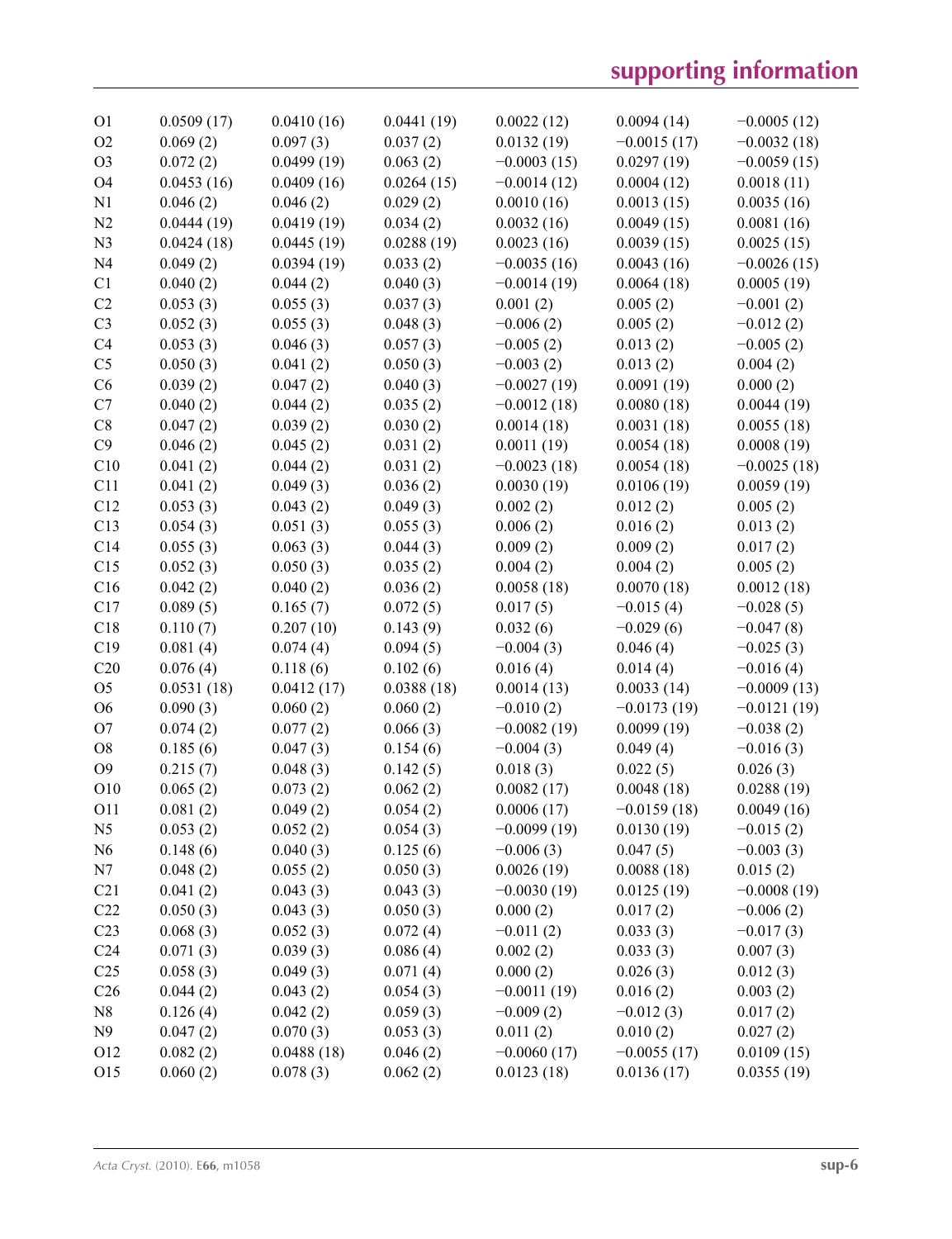| O <sub>16</sub> | 0.074(2)   | 0.087(3)   | 0.043(2)   | 0.017(2)      | 0.0025(18)  | 0.011(2)     |
|-----------------|------------|------------|------------|---------------|-------------|--------------|
| O17             | 0.078(2)   | 0.0529(19) | 0.043(2)   | $-0.0001(16)$ | 0.0018(17)  | 0.0019(16)   |
| O <sub>18</sub> | 0.0632(19) | 0.0477(18) | 0.0436(19) | 0.0062(14)    | 0.0056(15)  | 0.0143(15)   |
| C <sub>27</sub> | 0.051(3)   | 0.049(3)   | 0.042(3)   | 0.001(2)      | $-0.001(2)$ | 0.014(2)     |
| C <sub>28</sub> | 0.063(3)   | 0.045(3)   | 0.049(3)   | $-0.007(2)$   | 0.006(2)    | 0.007(2)     |
| C <sub>29</sub> | 0.057(3)   | 0.048(3)   | 0.056(3)   | 0.001(2)      | 0.006(2)    | 0.019(2)     |
| C <sub>30</sub> | 0.045(2)   | 0.055(3)   | 0.041(3)   | 0.004(2)      | 0.007(2)    | 0.015(2)     |
| C <sub>31</sub> | 0.043(2)   | 0.055(3)   | 0.040(3)   | 0.008(2)      | 0.0060(19)  | 0.010(2)     |
| C <sub>32</sub> | 0.040(2)   | 0.046(2)   | 0.044(3)   | 0.0045(19)    | 0.0096(19)  | 0.009(2)     |
| N10             | 0.044(2)   | 0.050(2)   | 0.043(2)   | 0.0028(17)    | 0.0068(17)  | 0.0086(19)   |
| O <sub>19</sub> | 0.45(2)    | 0.109(6)   | 0.316(15)  | $-0.045(9)$   | 0.159(14)   | $-0.037(7)$  |
| C <sub>33</sub> | 0.189(13)  | 0.151(13)  | 0.57(4)    | $-0.059(11)$  | 0.17(2)     | $-0.138(18)$ |
| C <sub>34</sub> | 0.245(14)  | 0.125(8)   | 0.140(10)  | $-0.038(8)$   | 0.036(9)    | 0.005(7)     |
| O <sub>20</sub> | 0.195(7)   | 0.160(5)   | 0.072(4)   | $-0.043(4)$   | 0.035(4)    | $-0.030(3)$  |
| C <sub>35</sub> | 0.260(15)  | 0.138(9)   | 0.127(9)   | $-0.058(9)$   | 0.047(9)    | $-0.050(7)$  |
| C36             | 0.172(11)  | 0.272(16)  | 0.184(13)  | 0.080(11)     | $-0.015(9)$ | $-0.025(12)$ |
|                 |            |            |            |               |             |              |

*Geometric parameters (Å, º)*

| $Mn$ - $O2$ | 2.123(4) | C19-H19B     | 0.9900   |
|-------------|----------|--------------|----------|
| $Mn$ - $O1$ | 2.140(3) | $C20 - H20A$ | 0.9800   |
| $Mn$ – $O3$ | 2.194(3) | $C20 - H20B$ | 0.9800   |
| $Mn-N1$     | 2.199(3) | C20-H20C     | 0.9800   |
| $Mn-N3$     | 2.215(3) | $O5 - C21$   | 1.250(5) |
| $Mn$ - $O4$ | 2.384(3) | $O6 - N5$    | 1.238(5) |
| $O1 - H1W$  | 0.9300   | $O7 - N5$    | 1.220(5) |
| $O1 - H2W$  | 0.9301   | $O8 - N6$    | 1.236(8) |
| $O2 - C17$  | 1.449(8) | $O9 - N6$    | 1.209(8) |
| $O2-H2$     | 0.9500   | $O10 - N7$   | 1.229(5) |
| $O3 - C19$  | 1.404(6) | $O11 - N7$   | 1.227(5) |
| $O3-H3$     | 0.9500   | $N5 - C22$   | 1.443(6) |
| $O4 - C9$   | 1.425(5) | $N6 - C24$   | 1.448(7) |
| $O4 - C8$   | 1.429(5) | $N7-C26$     | 1.446(6) |
| $N1 - C7$   | 1.320(5) | $C21 - C26$  | 1.447(6) |
| $N1 - C1$   | 1.396(5) | $C21 - C22$  | 1.457(6) |
| $N2-C7$     | 1.348(5) | $C22-C23$    | 1.370(6) |
| $N2-C6$     | 1.386(5) | $C23-C24$    | 1.392(8) |
| $N2 - H2B$  | 0.8800   | $C23 - H23A$ | 0.9500   |
| $N3 - C10$  | 1.314(5) | $C24 - C25$  | 1.379(7) |
| $N3 - C16$  | 1.386(5) | $C25-C26$    | 1.375(6) |
| $N4 - C10$  | 1.331(5) | $C25 - H25A$ | 0.9500   |
| $N4 - C11$  | 1.389(5) | $N8 - 013$   | 1.232(5) |
| $N4 - H4B$  | 0.8800   | $N8 - 014A$  | 1.236(5) |
| $C1-C6$     | 1.393(6) | $N8 - 013A$  | 1.236(5) |
| $C1-C2$     | 1.401(6) | $N8 - 014$   | 1.239(5) |
| $C2-C3$     | 1.369(6) | $N8 - C28$   | 1.437(6) |
| $C2 - H2A$  | 0.9500   | $N9 - 016$   | 1.224(5) |
| $C3-C4$     | 1.400(7) | $N9 - 015$   | 1.247(5) |
|             |          |              |          |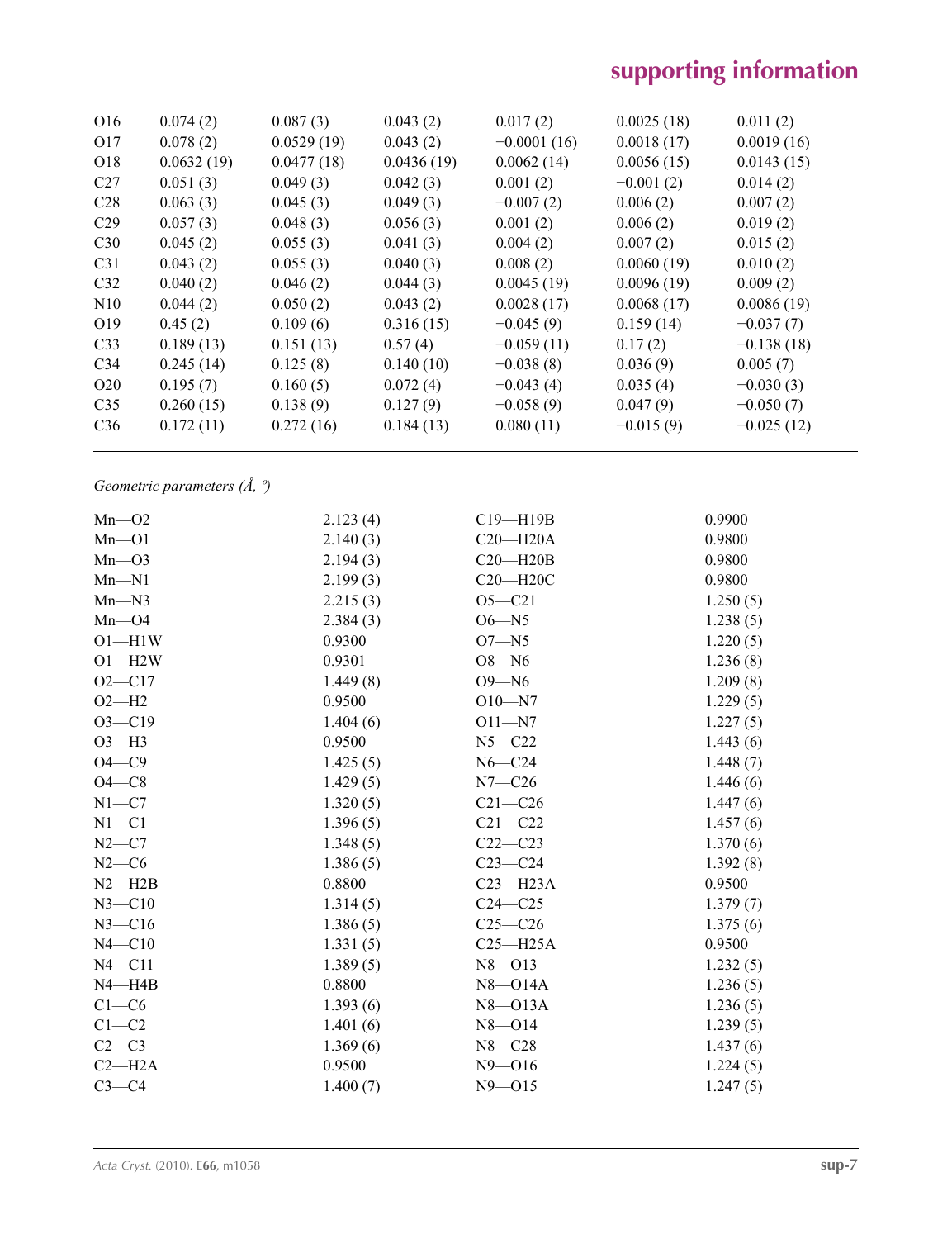| $C3$ —H3A           | 0.9500     | $N9 - C30$          | 1.433(6)            |
|---------------------|------------|---------------------|---------------------|
| $C4 - C5$           | 1.369(6)   | $O12 - C27$         | 1.235(5)            |
| $C4 - H4A$          | 0.9500     | $O17 - N10$         | 1.226(5)            |
| $C5-C6$             | 1.392(6)   | $O18 - N10$         | 1.227(4)            |
| $C5 - H5A$          | 0.9500     | $C27 - C32$         | 1.448(6)            |
| $C7-C8$             | 1.491(6)   | $C27-C28$           | 1.462(6)            |
| $C8 - H8A$          | 0.9900     | $C28 - C29$         | 1.344(6)            |
| $C8 - H8B$          | 0.9900     | $C29 - C30$         | 1.383(7)            |
| $C9 - C10$          | 1.502(6)   | C29-H29A            | 0.9500              |
| $C9 - H9A$          | 0.9900     | $C30-C31$           | 1.376(6)            |
| $C9 - H9B$          | 0.9900     | $C31 - C32$         | 1.373(6)            |
| $C11 - C16$         | 1.381(6)   | $C31 - H31A$        | 0.9500              |
| $C11 - C12$         | 1.401(6)   | $C32 - N10$         | 1.448(6)            |
| $C12 - C13$         | 1.365(7)   | $O19 - C33$         | 1.404(9)            |
| $C12 - H12A$        | 0.9500     | $O19 - H19$         | 0.9299              |
| $C13-C14$           | 1.409(7)   | $C33-C34$           | 1.560(10)           |
| $C13 - H13A$        | 0.9500     | C33-H33A            | 0.9900              |
| $C14 - C15$         | 1.356(6)   | $C33 - H33B$        | 0.9900              |
| $C14 - H14A$        | 0.9500     | C34-H34A            | 0.9800              |
| $C15-C16$           | 1.403(6)   | $C34 - H34B$        | 0.9800              |
| $C15 - H15A$        | 0.9500     | СЗ4-НЗ4С            | 0.9800              |
| $C17 - C18$         | 1.531(11)  | $O20 - C35$         |                     |
| $C17 - H17A$        | 0.9900     | $O20 - H20$         | 1.466(10)<br>0.9296 |
|                     |            |                     |                     |
| $C17 - H17B$        | 0.9900     | $C35-C36$           | 1.451(14)           |
| $C18 - H18A$        | 0.9800     | $C35 - H35A$        | 0.9900              |
| $C18 - H18B$        | 0.9800     | $C35 - H35B$        | 0.9900              |
| C18-H18C            | 0.9800     | C36-H36A            | 0.9800              |
| $C19 - C20$         | 1.464(8)   | C36-H36B            | 0.9800              |
| C19-H19A            | 0.9900     | C36-H36C            | 0.9800              |
| $O2 - Mn - O1$      | 94.95 (14) | C17-C18-H18C        | 109.5               |
| $O2 - Mn - O3$      | 88.13 (15) | H18A-C18-H18C       | 109.5               |
| $O1 - Mn - O3$      | 175.05(11) | H18B-C18-H18C       | 109.5               |
| $O2 - Mn - N1$      | 107.83(13) | $O3-C19-C20$        | 114.3(5)            |
| $O1 - Mn - N1$      | 89.80 (12) | O3-C19-H19A         | 108.7               |
| $O3-Mn-N1$          | 92.95 (12) | $C20-C19-H19A$      | 108.7               |
| $O2 - Mn - N3$      | 110.56(13) | O3-C19-H19B         | 108.7               |
| $O1-Mn-N3$          | 86.88 (11) | C20-C19-H19B        | 108.7               |
| $O3-Mn-N3$          | 88.41 (12) | H19A-C19-H19B       | 107.6               |
| $N1-Mn-N3$          | 141.62(13) | $C19 - C20 - H20A$  | 109.5               |
| $O2 - Mn - O4$      | 177.23(12) | C19-C20-H20B        | 109.5               |
| $O1 - Mn - O4$      | 87.29 (11) | $H20A - C20 - H20B$ | 109.5               |
| $O3 - Mn - O4$      | 89.76 (12) | C19-C20-H20C        | 109.5               |
| $N1 - Mn - O4$      | 70.50 (11) | H20A-C20-H20C       | 109.5               |
| $N3$ — $Mn$ — $O4$  | 71.15 (10) | H20B-C20-H20C       | 109.5               |
| $Mn$ – $O1$ – $H1W$ | 120.2      | $O7 - N5 - O6$      | 120.5(4)            |
| $Mn$ - $O1$ - $H2W$ | 118.7      | $O7 - N5 - C22$     | 119.8(4)            |
| $H1W - O1 - H2W$    | 121.1      | $O6 - N5 - C22$     | 119.7(4)            |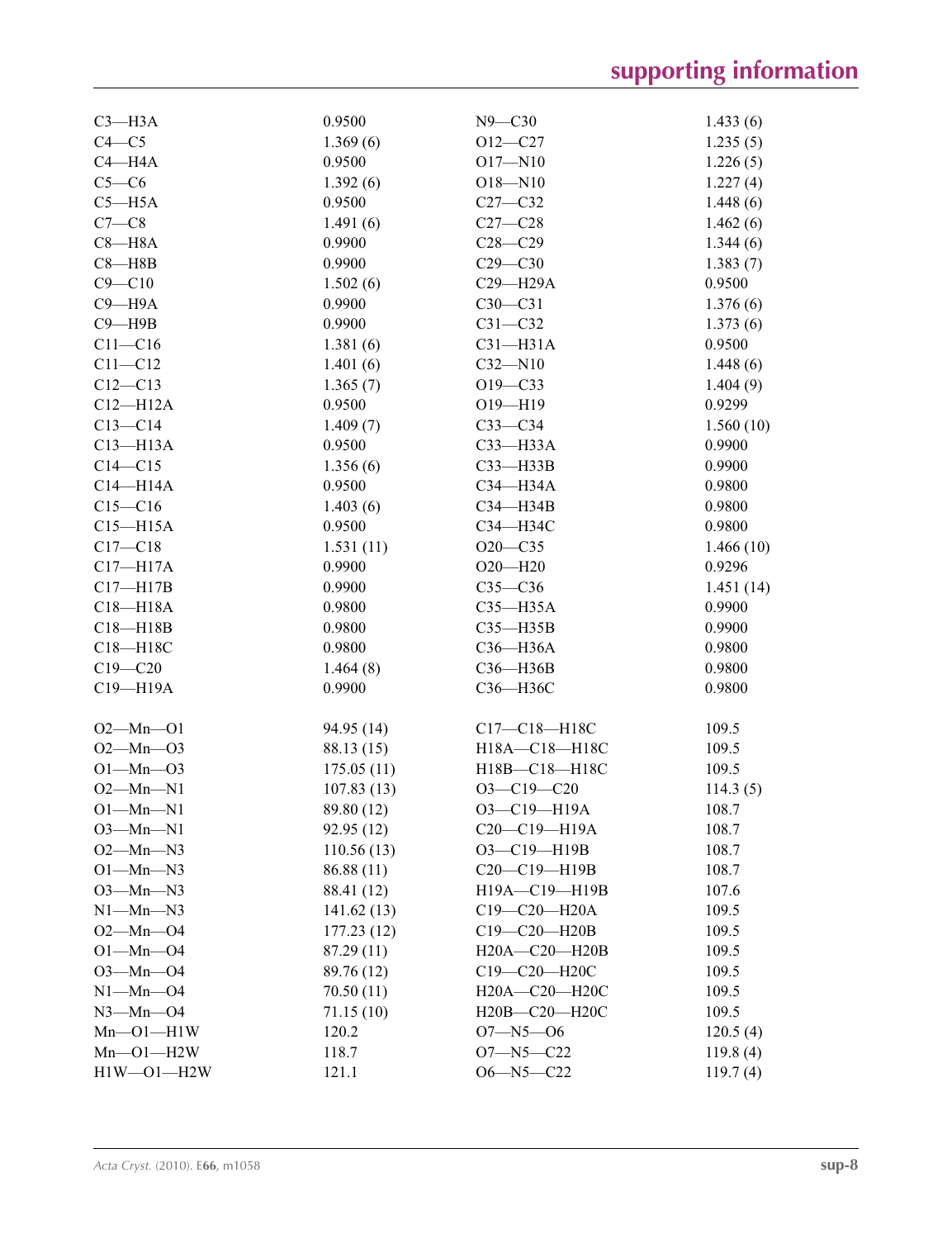| $C17 - 02 - Mn$    | 128.3(4) | $O9 - N6 - O8$     | 123.8(6) |
|--------------------|----------|--------------------|----------|
| $C17 - O2 - H2$    | 115.8    | $O9 - N6 - C24$    | 119.2(7) |
| $Mn - O2 - H2$     | 115.8    | $O8 - N6 - C24$    | 117.0(7) |
| $C19 - 03 - Mn$    | 128.7(3) | $O11 - N7 - O10$   | 121.1(4) |
| $C19 - O3 - H3$    | 115.6    | $O11 - N7 - C26$   | 120.0(4) |
| $Mn$ – $O3$ – $H3$ | 115.6    | $O10 - N7 - C26$   | 118.9(4) |
| $C9 - O4 - C8$     | 113.3(3) | $O5 - C21 - C26$   | 124.1(4) |
| $C9 - O4 - Mn$     | 114.9(2) | $O5 - C21 - C22$   | 123.4(4) |
| $C8 - O4 - Mn$     | 115.1(2) | $C26 - C21 - C22$  | 112.5(4) |
| $C7 - N1 - C1$     | 105.4(3) | $C23 - C22 - N5$   | 115.1(4) |
| $C7 - N1 - Mn$     | 118.6(3) | $C23-C22-C21$      | 123.4(5) |
| $Cl-M1-Mn$         | 136.0(3) | $N5 - C22 - C21$   | 121.4(4) |
| $C7 - N2 - C6$     | 107.4(4) | $C22-C23-C24$      | 119.5(5) |
| $C7 - N2 - H2B$    | 126.3    | $C22-C23-H23A$     | 120.2    |
| $C6 - N2 - H2B$    | 126.3    | $C24 - C23 - H23A$ | 120.2    |
| $C10 - N3 - C16$   | 104.9(3) | $C25-C24-C23$      | 121.2(5) |
| $C10 - N3 - Mn$    | 117.7(3) | $C25-C24-N6$       | 118.9(6) |
| $C16 - N3 - Mn$    | 137.4(3) | $C23-C24-N6$       | 119.9(6) |
| $C10 - N4 - C11$   | 107.1(3) | $C26 - C25 - C24$  | 119.2(5) |
| $C10$ —N4—H4B      | 126.4    | $C26-C25-H25A$     | 120.4    |
| $C11 - N4 - H4B$   | 126.4    | $C24-C25-H25A$     | 120.4    |
| $C6-C1-N1$         | 109.1(4) | $C25-C26-N7$       | 114.4(4) |
| $C6-C1-C2$         | 120.4(4) | $C25-C26-C21$      | 124.1(5) |
| $N1-C1-C2$         | 130.4(4) | $N7 - C26 - C21$   | 121.5(4) |
| $C3-C2-C1$         | 116.6(4) | $O13 - N8 - O14A$  | 102.2(8) |
| $C3-C2-H2A$        | 121.7    | $O13 - N8 - O13A$  | 44.6(5)  |
| $C1-C2-H2A$        | 121.7    | $O14A - N8 - O13A$ | 114.6(8) |
| $C2 - C3 - C4$     | 122.5(5) | $O13 - N8 - O14$   | 123.2(6) |
| $C2-C3-H3A$        | 118.7    | $O14A - N8 - O14$  | 42.9(5)  |
| $C4-C3-H3A$        | 118.7    | $O13A - N8 - O14$  | 101.8(7) |
| $C5-C4-C3$         | 121.5(4) | $O13 - N8 - C28$   | 119.9(5) |
| $C5-C4-H4A$        | 119.2    | $O14A - N8 - C28$  | 122.2(7) |
| $C3-C4-H4A$        | 119.2    | $O13A - N8 - C28$  | 123.2(6) |
| $C4-C5-C6$         | 116.4(4) | $O14 - N8 - C28$   | 116.9(5) |
| $C4-C5-H5A$        | 121.8    | $O16 - N9 - O15$   | 122.1(4) |
| $C6-C5-H5A$        | 121.8    | $O16 - N9 - C30$   | 120.3(4) |
| $N2-C6-C5$         | 131.9(4) | $O15 - N9 - C30$   | 117.6(5) |
| $N2 - C6 - C1$     | 105.5(4) | $O12-C27-C32$      | 125.4(4) |
| $C5-C6-C1$         | 122.5(4) | $O12-C27-C28$      | 123.1(4) |
| $N1 - C7 - N2$     | 112.6(4) | $C32-C27-C28$      | 111.5(4) |
| $N1-C7-C8$         | 123.0(4) | $C29 - C28 - N8$   | 116.9(4) |
| $N2-C7-C8$         | 124.2(4) | $C29 - C28 - C27$  | 124.6(5) |
| $O4 - C8 - C7$     | 105.5(3) | N8-C28-C27         | 118.5(4) |
| $O4-C8 - H8A$      | 110.6    | $C28 - C29 - C30$  | 119.4(4) |
| $C7-C8-H8A$        | 110.6    | C28-C29-H29A       | 120.3    |
| $O4-C8$ -H8B       | 110.6    | C30-C29-H29A       | 120.3    |
| $C7-C8$ -H8B       | 110.6    | $C31 - C30 - C29$  | 121.3(4) |
| $H8A - C8 - H8B$   | 108.8    | $C31 - C30 - N9$   | 119.1(4) |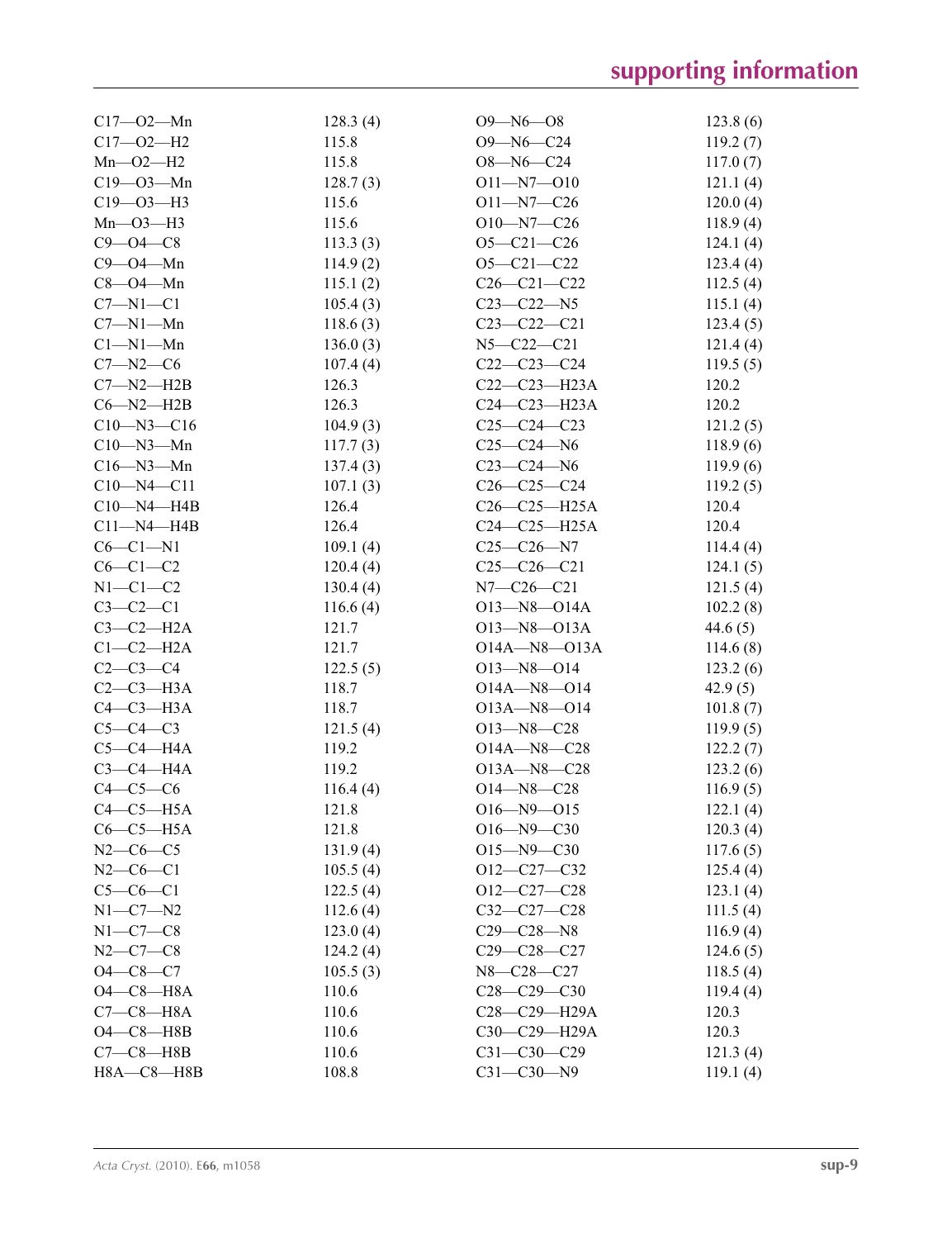| $O4 - C9 - C10$     | 106.1(3) | $C29 - C30 - N9$  | 119.5(4)  |
|---------------------|----------|-------------------|-----------|
| $O4$ — $C9$ — $H9A$ | 110.5    | $C32 - C31 - C30$ | 119.3(4)  |
| С10-С9-Н9А          | 110.5    | $C32-C31-H31A$    | 120.3     |
| $O4$ -C9-H9B        | 110.5    | $C30-C31-H31A$    | 120.3     |
| C10-C9-H9B          | 110.5    | $C31 - C32 - N10$ | 115.8(4)  |
| Н9А-С9-Н9В          | 108.7    | $C31 - C32 - C27$ | 123.9(4)  |
| $N3 - C10 - N4$     | 113.2(4) | N10-C32-C27       | 120.3(4)  |
| $N3 - C10 - C9$     | 123.4(4) | $O17 - N10 - O18$ | 121.2(4)  |
| $N4 - C10 - C9$     | 123.3(4) | O17-N10-C32       | 119.0(4)  |
| $C16 - C11 - N4$    | 105.1(4) | $O18 - N10 - C32$ | 119.8(4)  |
| $C16 - C11 - C12$   | 123.1(4) | $C33 - O19 - H19$ | 117.3     |
| $N4 - C11 - C12$    | 131.8(4) | О19—С33—С34       | 103.1(11) |
| $C13 - C12 - C11$   | 116.2(4) | O19-C33-H33A      | 111.1     |
| $C13 - C12 - H12A$  | 121.9    | $C34-C33-H33A$    | 111.1     |
| $C11 - C12 - H12A$  | 121.9    | O19-C33-H33B      | 111.1     |
| $C12-C13-C14$       | 121.4(4) | C34-C33-H33B      | 111.1     |
| $C12-C13-H13A$      | 119.3    | H33A-C33-H33B     | 109.1     |
| $C14-C13-H13A$      | 119.3    | C33-C34-H34A      | 109.5     |
| $C15-C14-C13$       | 122.0(4) | C33-C34-H34B      | 109.5     |
| $C15-C14-H14A$      | 119.0    | H34A-C34-H34B     | 109.5     |
| $C13 - C14 - H14A$  | 119.0    | СЗЗ—СЗ4—НЗ4С      | 109.5     |
| $C14-C15-C16$       | 117.9(4) | H34A—C34—H34C     | 109.5     |
| $C14 - C15 - H15A$  | 121.1    | H34B-C34-H34C     | 109.5     |
| $C16-C15-H15A$      | 121.1    | $C35 - O20 - H20$ | 103.7     |
| $C11 - C16 - N3$    | 109.6(4) | $C36 - C35 - O20$ | 116.6(12) |
| $C11 - C16 - C15$   | 119.5(4) | $C36-C35-H35A$    | 108.2     |
| $N3 - C16 - C15$    | 130.9(4) | O20-C35-H35A      | 108.2     |
| $O2 - C17 - C18$    | 115.4(6) | C36-C35-H35B      | 108.2     |
| $O2 - C17 - H17A$   | 108.4    | O20-C35-H35B      | 108.2     |
| $C18 - C17 - H17A$  | 108.4    | H35A-C35-H35B     | 107.3     |
| $O2 - C17 - H17B$   | 108.4    | $C35-C36-H36A$    | 109.5     |
| C18-C17-H17B        | 108.4    | C35-C36-H36B      | 109.5     |
| H17A-C17-H17B       | 107.5    | H36A-C36-H36B     | 109.5     |
| $C17 - C18 - H18A$  | 109.5    | СЗ5-СЗ6-НЗ6С      | 109.5     |
| $C17 - C18 - H18B$  | 109.5    | H36A-C36-H36C     | 109.5     |
| H18A-C18-H18B       | 109.5    | НЗ6В-СЗ6-НЗ6С     | 109.5     |
|                     |          |                   |           |

*Hydrogen-bond geometry (Å, º)*

| $D$ —H… $A$                                      | $D - H$ | $H \cdots A$ | $D^{}A$  | $D$ —H… $A$ |
|--------------------------------------------------|---------|--------------|----------|-------------|
| $O1 - H1 W \cdots O5$                            | 0.93    | 1.99         | 2.758(4) | 139         |
| $O1 - H1 W \cdots O6^i$                          | 0.93    | 2.07         | 2.854(4) | 141         |
| $O1 - H2W \cdot O5$                              | 0.93    | 1.99         | 2.758(4) | 139         |
| $O1 - H2W \cdot O11$                             | 0.93    | 2.11         | 2.898(4) | 141         |
| $O2$ —H $2 \cdots O20$ <sup>ii</sup>             | 0.95    | 1.76         | 2.659(7) | 157         |
| $O3$ —H $3 \cdot \cdot \cdot O17$ <sup>iii</sup> | 0.95    | 2.09         | 2.864(4) | 138         |
| $O3$ —H $3 \cdot O18$ <sup>iii</sup>             | 0.95    | 2.37         | 3.289(5) | 163         |
| $N2-H2B \cdots Q12^{i}$                          | 0.88    | 1.92         | 2.676(4) | 142         |
|                                                  |         |              |          |             |